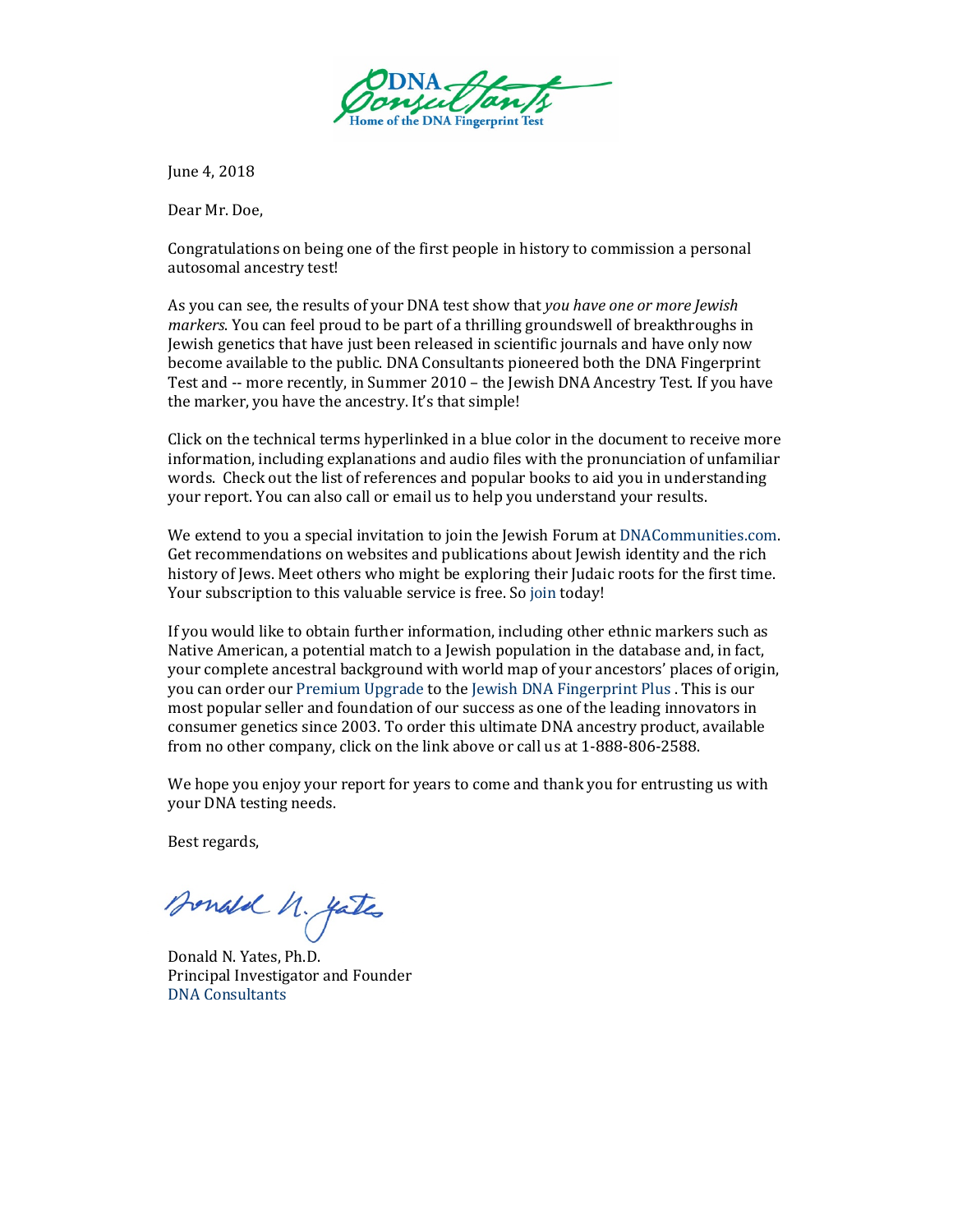

# *John Doe* **Jewish Marker Test**

#### **Dxxxx- xxxxxxx**

Four autosomal markers in a person's forensic profile or [DNA fingerprint](http://en.wikipedia.org/wiki/Genetic_fingerprinting) are linked to ethnic Jewish ancestry. The results of your Jewish DNA Ancestry Test are shown below and on your certificate.

Your DNA was obtained from a cheek-swab sample analyzed in a certified and secure genomics laboratory by state-of-the-art procedures. The markers Jewish I, II, III and IV are located on four different chromosomes. They are only a tiny part of the six billion nucleotides that make up the package of information found in every cell of your body.

| <b>Marker</b>     | Parent | Parent |
|-------------------|--------|--------|
| <b>JEWISH I</b>   |        |        |
| <b>JEWISH II</b>  |        |        |
| <b>JEWISH III</b> |        |        |
| <b>JEWISH IV</b>  |        |        |

JEWISH. These markers do not *necessarily* point to Jewish ancestry but can also signal ancestry in any of the places where Jews historically lived due to Jews' admixture with local populations, conversion, identity loss and the phenomenon of Crypto-Judaism. *Still, statistics show that over 80% of modern-day Jews have one or more markers.* They are sensitive for both major branches of Judaism, Ashkenazi and [Sephardic,](http://en.wikipedia.org/wiki/Sephardi_Jews) or Spanish, Jews. Ashkenazi Jews ("German," in Hebrew) started out in the Rhineland and northern France following the collapse of the Roman Empire. During the Age of Charlemagne around 800 they began to settle eastward as the lands of the Central and Eastern European Slavs were conquered by the Franks and Germans. There they met the Turkic Khazar people moving in from the Caucasus region. They reached a high point in their development in seventeenth-century Poland, Lithuania, Silesia, the Ukraine, Russia and Romania. During Germany's Third Reich, six million or more of them were killed in the Holocaust. In contemporary times, they represent perhaps the best-known face of Judaism, accounting for about 80% of American and Israeli Jews. Because they trace back to a small nucleus (founder effect or bottlenecking) which kept expanding while preserving the same gene pool (genetic drift), Ashkenazi Jews have very recognizable genetic traits. They are subject to a range of hereditary disorders such as Tay-Sachs disease. As in the case of other markers, Jewish I, II and III are not completely conclusive in showing ancestry, nor do they tell you how much you may have or where in your genealogies it may stem from.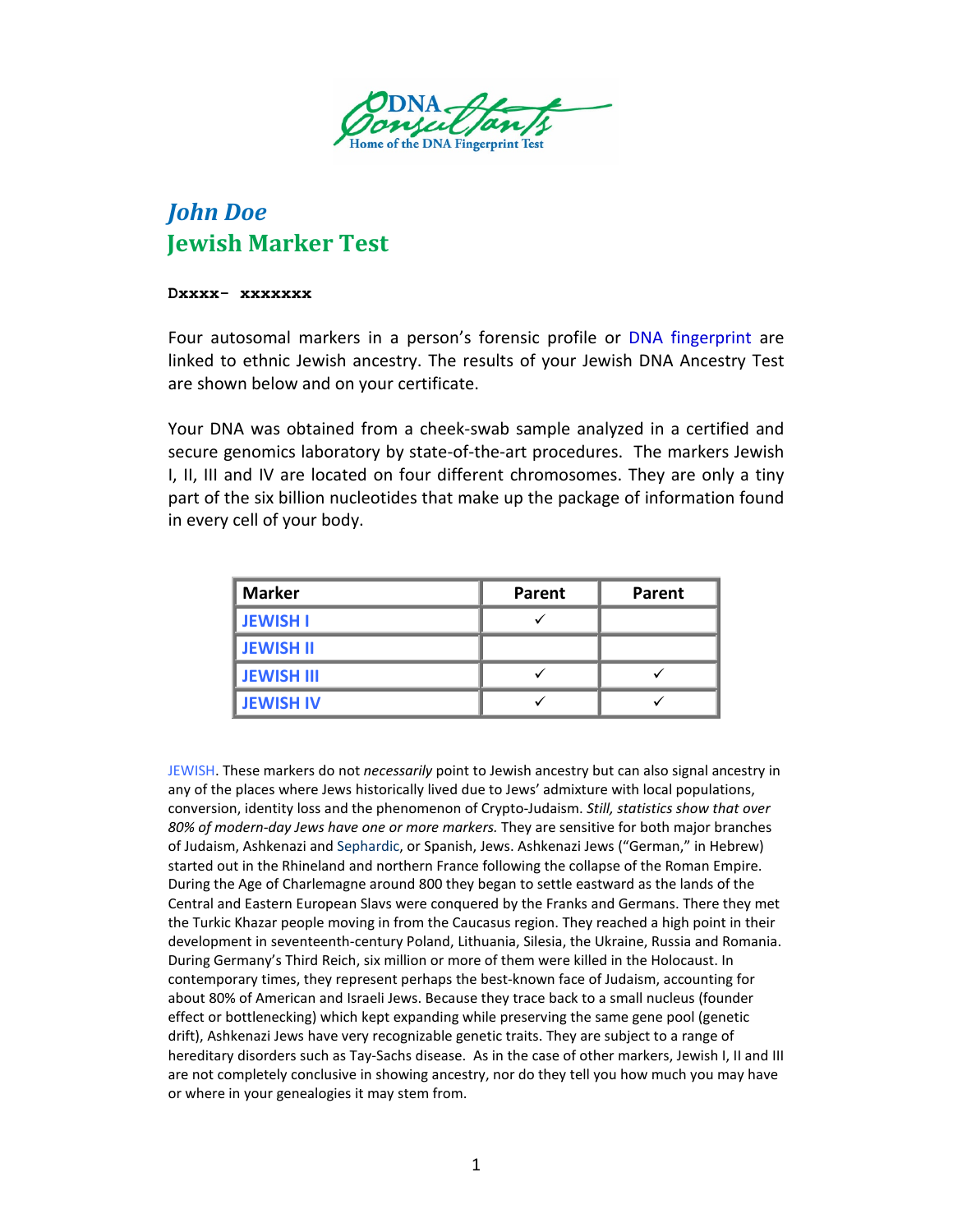JEWISH I**.** This is the most common of the three markers. It can occur without known Jewish ancestry for a variety of reasons including an ancestor's conversion to Christianity during the centuries of persecutions against Jews in Europe. Its frequency is highest in Poles, Russians, Germans, Hungarians, Romanians and Slavic peoples who intermarried with Ashkenazi Jews. It also appears in Spanish, Portuguese and Moroccan Jews [\(Sephardim\)](http://en.wikipedia.org/wiki/Sephardi_Jews).

JEWISH II**.** This marker is the strongest. It is found in Jewish families who have intermarried with other Jews down through the centuries. It is characteristic of Ashkenazi Jews.

JEWISH III. This marker is an indication of Middle Eastern roots. Preserved by Jews, it is also borne by Kurds, Syrians, Arabs, Berbers, Basques, Turks, Greeks, Italians and other populations from the ancient world. It is particularly common in Sephardic Jews.

JEWISH IV. A marker indicative of Tatar or Khazar heritage. Khazars were a Central Asian people of Turkic, Hunnish and Iranian elements that arose in the Caucasus region. After converting to Judaism in the early Middle Ages, they moved westward into Russia and the Ukraine under pressure from Islam, eventually becoming a large component of Eastern and Central European Jewry. Many Ashkenazi Jews now find they have some Khazar (or intermingled Tatar) ancestry.

Note that since you receive one gene from one parent and one from the other in the process of conception, you can potentially have two markers, one or none. It is not possible on the face of your results to say which parent you inherit your Jewish markers from. This is up to you to judge from what you know of your genealogy. Because of how DNA recombines from generation to generation, you might receive a marker and a sibling might not. But if you have a checkmark for a marker in your chart it is reasonable to conclude that it reflects at least one line in your family tree that was predominantly Jewish in recent times.

Current research on Jewish DNA repeatedly stresses the overall genetic unity and solidarity of the Jewish people. Your results prove that you belong to this distinctive world population by ancestry. More information on your overall ancestry can be obtained by upgrading to the complet[e DNA Fingerprint Plus.](http://dnaconsultants.com/our-tests/dna-fingerprint-plus)

#### Understanding Your Results

Your Jewish DNA Ancestry Test is based on population statistics and a Random Match Probability of the occurrence of certain markers in your DNA profile compared to more than 500 populations in our computer program atDNA 10.3.

Remember, having Jewish ancestry does not make you a Jew. You can have a large amount of Jewish ancestry and not be a Jew in a religious sense, and you can be a practicing Jew without any Jewish ancestry.

**Susan Levin** Associate Investigator [DNA Consultants](mailto:http://dnaconsultants.com) June 4, 2018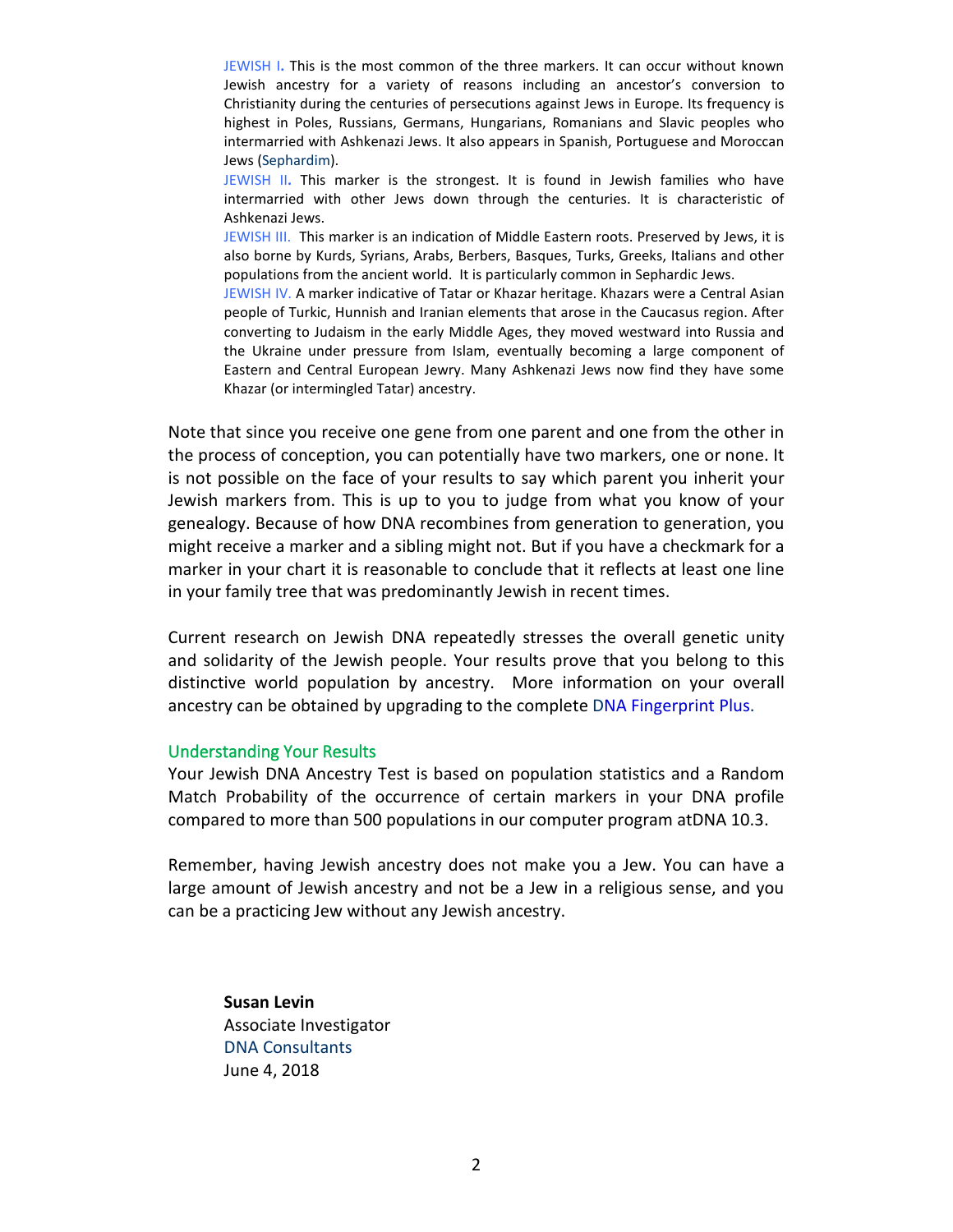### **Disclaimers**

This DNA Test is a probabilistic prediction of ancestry for personal knowledge only. It is a non-chain of custody form of testing and is not intended for legal or official purposes. Its results may or may not confirm expected ethnic composition, family history or genealogical determinations. Alone, it may not be used to prove identity, biological relationships, nationality, citizenship, immigration or tribal enrollment.

## Glossary of Terms Used in This Report **<https://dnaconsultants.com/dna-glossary/>**

#### Statement on Ethnicity

Allelic population analysis is a science still in the early stages of development. As our understanding of human history and prehistory improves and more specific markers are discovered for distinct populations we can expect the accuracy of prediction of the ethnic constituents in our ancestry to increase.

### **Confidentiality**

Your testing, results and this report are 100% confidential.

### Following Up

Join a Forum at [DNA Communities](http://dnacommunities.com/) for free. Just follow the prompts to register and set your preferences. Begin exploring your results and sharing your genealogy with others. Choose from European, World, Native American, Hispanic, Melungeon, African, Jewish and Gypsy/Roma discussions. Visit our [blog](http://dnaconsultants.com/_blog/DNA_Consultants_Blog/post/Abraham_Lincoln%27s_Jewish_Roots/)  for interesting reviews of news and research about genetics and ancestry tracing. Also, check out the populations where your ancestors originated on [Population](http://dnaconsultants.com/dnapops/all-populations)  [Pages.](http://dnaconsultants.com/dnapops/all-populations)

#### References and Suggestions for Further Reading

- 1. Atzmon, Gil et al. (2010), "Abraham's Children in the Genome Era: Major Jewish Diaspora Populations Comprise Distinct Genetic Clusters with Shared Middle Eastern Ancestry," *American Journal of Human Genetics* 86:850-59.
- 2. Barnavi, Eli, gen. ed. (1992). *A Historical Atlas of the Jewish People from the Time of the Patriarchs to the Present.* New York: Schocken Books. Perhaps the best one-volume guide to Jewish history.
- 3. Butler, John M. (2006). "Genetics and Genomics of Core Short Tandem Repeat Loci Used in Human Identity Testing." *Journal of Forensic Science* 51/2:253-65.
- 4. DNA-Interactive (web site) [http://www.dnai.org/index.html.](http://www.dnai.org/index.html) Easy to explore video modules on the many applications of DNA in the words of the founders and practitioners of genetics today.
- 5. Entine, Jon (2007). *Abraham's Children. Race Identity, and the DNA of the Chosen People* (New York: Grand Central). Popular book on the subject, now a bit outdated.
- 6. Wade, Nicholas (2010). ["Studies Show Jews' Genetic Similarity."](http://www.nytimes.com/2010/06/10/science/10jews.html) *The New York Times*, Science, page 1 (June 9, 2010)

DNA Consultants – Home of the DNA Fingerprint – Your Consumer Genetics Source™ since 2003